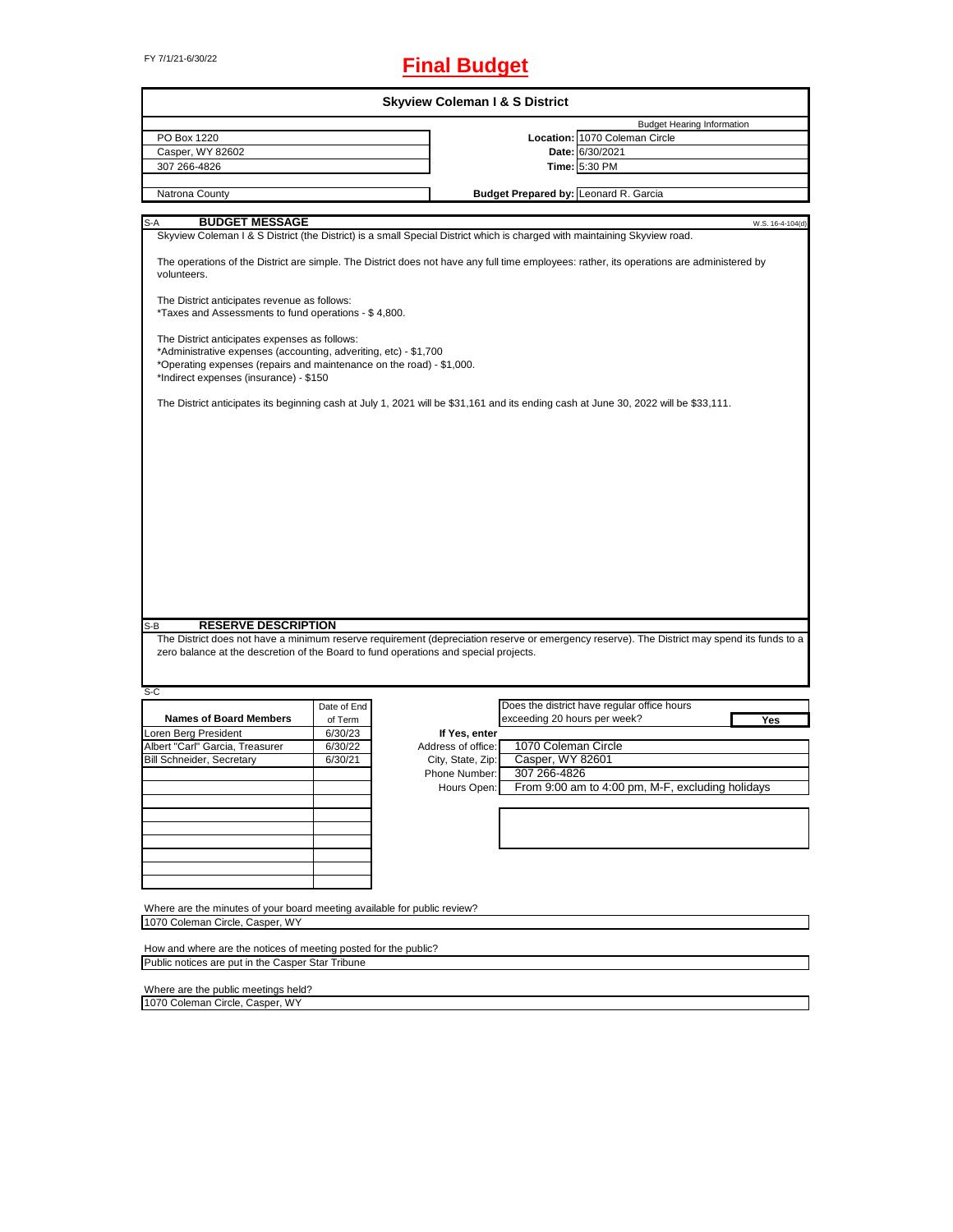### **FINAL BUDGET SUMMARY**

| \$1,331<br>\$1,630                                                                                                                             |                                    |                                        |
|------------------------------------------------------------------------------------------------------------------------------------------------|------------------------------------|----------------------------------------|
|                                                                                                                                                |                                    |                                        |
| \$0                                                                                                                                            | \$2,850<br>\$0<br>\$0 <sub>1</sub> | \$2,850<br>\$0                         |
| \$0                                                                                                                                            | \$0<br>\$0                         | \$0                                    |
|                                                                                                                                                |                                    | \$35,961                               |
|                                                                                                                                                |                                    |                                        |
|                                                                                                                                                | \$4,600                            | \$4,600                                |
|                                                                                                                                                |                                    | \$0                                    |
| <b>Total General Fund and Forecasted Revenues Available</b><br>Amount requested from County Commissioners<br><b>Additional Funding Needed:</b> | \$32,997<br>\$4,505                | \$32,492<br>\$35,961<br>\$4,000<br>\$0 |

|                | <b>REVENUE SUMMARY</b>                                             | 2019-2020        | 2020-2021        | 2021-2022       | <b>Final Approval</b>          |
|----------------|--------------------------------------------------------------------|------------------|------------------|-----------------|--------------------------------|
|                |                                                                    | Actual           | Estimated        | Proposed        |                                |
|                |                                                                    |                  |                  |                 |                                |
| $S-7$          | <b>Operating Revenues</b>                                          | \$200<br>\$4,505 | \$200<br>\$4,000 | \$200           | \$200<br>\$4,600               |
| $S-8$<br>$S-9$ | Tax levy (From the County Treasurer)                               | \$0              | \$0              | \$4,600<br>\$0  |                                |
|                | <b>Government Support</b>                                          | \$0              | \$0              | \$0             | \$0                            |
| $S-10$         | <b>Grants</b>                                                      | \$0              | \$0              | \$0             | \$0<br>\$0                     |
| $S-11$         | Other County Support (Not from Co. Treas.)<br><b>Miscellaneous</b> | \$0              | \$0              | \$0             |                                |
| $S-12$         |                                                                    |                  |                  |                 | \$0                            |
| $S-13$         | <b>Other Forecasted Revenue</b>                                    | \$0              | \$0              | \$0             | \$0                            |
| $S-14$         | <b>Total Revenue</b>                                               | \$4,705          | \$4,200          | \$4.800         | \$4,800                        |
|                | FY 7/1/21-6/30/22                                                  |                  |                  |                 | Skyview Coleman I & S District |
|                | <b>EXPENDITURE SUMMARY</b>                                         | 2019-2020        | 2020-2021        | 2021-2022       |                                |
|                |                                                                    | Actual           | Estimated        | Proposed        | <b>Final Approval</b>          |
|                |                                                                    |                  |                  |                 |                                |
| $S-15$         | <b>Capital Outlay</b>                                              | \$0              | \$0              | \$0             | \$0                            |
| $S-16$         | Interest and Fees On Debt                                          | \$0              | \$0              | \$0             | \$0                            |
| $S-17$         | <b>Administration</b>                                              | \$1,497          | \$1,198          | \$1,700         | \$1,700                        |
| $S-18$         | <b>Operations</b>                                                  | \$0              | \$0              | \$1,000         | \$1,000                        |
| $S-19$         | <b>Indirect Costs</b>                                              | \$133            | \$133            | \$150           | \$150                          |
| S-20R          | <b>Expenditures paid by Reserves</b>                               | \$0              | \$0              | \$0             | \$0                            |
| $S-20$         | <b>Total Expenditures</b>                                          | \$1,630          | \$1,331          | \$2,850         | \$2,850                        |
|                |                                                                    | 2019-2020        | 2020-2021        | 2021-2022       |                                |
|                | <b>DEBT SUMMARY</b>                                                | Actual           | Estimated        | Proposed        | <b>Final Approval</b>          |
|                |                                                                    |                  |                  |                 |                                |
| $S-21$         | <b>Principal Paid on Debt</b>                                      | \$0              | \$0              | \$0             | \$0                            |
|                |                                                                    |                  |                  |                 |                                |
|                | <b>CASH AND INVESTMENTS</b>                                        | 2019-2020        | 2020-2021        | 2021-2022       | <b>Final Approval</b>          |
|                |                                                                    | Actual           | Estimated        | Proposed        |                                |
| $S-22$         | <b>TOTAL GENERAL FUNDS</b>                                         | \$28.292         | \$28,292         | \$31.161        | \$31,161                       |
|                |                                                                    |                  |                  |                 |                                |
|                | <b>Summary of Reserve Funds</b>                                    |                  |                  |                 |                                |
| $S-23$         | <b>Beginning Balance in Reserve Accounts</b>                       |                  |                  |                 |                                |
| $S-24$         | a. Sinking and Debt Service Funds                                  | \$0              | \$0              | \$0             | \$0                            |
| $S-25$         | b. Reserves                                                        | \$0              | \$0              | \$0             | \$0                            |
| $S-26$         | c. Bond Funds                                                      | \$0              | \$0              | \$0             | \$0                            |
|                | Total Reserves (a+b+c)                                             | \$0              | \$0              | \$0             | \$0                            |
| $S-27$         | Amount to be added                                                 |                  |                  |                 |                                |
| $S-28$         | a. Sinking and Debt Service Funds                                  | \$0              | \$0              | \$0             | \$0                            |
| $S-29$         | b. Reserves                                                        | \$0              | \$0              | \$0             | \$0                            |
| $S-30$         | c. Bond Funds                                                      | \$0              | \$0              | \$0             | \$0                            |
|                | Total to be added (a+b+c)                                          | \$0              | \$0              | \$0             | \$0                            |
|                |                                                                    |                  |                  |                 |                                |
| $S-31$         | <b>Subtotal</b>                                                    | \$0              | \$0              | \$0             | \$0                            |
| $S-32$         | Less Total to be spent                                             | \$0              | \$0              | \$0             | \$0                            |
| $S-33$         | TOTAL RESERVES AT END OF FISCAL YEAR                               | $\overline{50}$  | $\overline{50}$  | $\overline{50}$ | \$0                            |
|                |                                                                    |                  |                  |                 | <b>End of Summary</b>          |

*Budget Officer / District Official (if not same as "Submitted by")*

Date adopted by Special District

| <b>DISTRICT ADDRESS: PO Box 1220</b> | <b>PREPARED BY: Leonard R. Garcia</b> |
|--------------------------------------|---------------------------------------|
| Casper, WY 82602                     |                                       |

**DISTRICT PHONE:** 307 266-4826

1/23/19 *Form approved by Wyoming Department of Audit, Public Funds Division Prepared in compliance with the Uniform Municipal Fiscal Procedures Act (W.S. 16-4-101 through 124) as it applies.*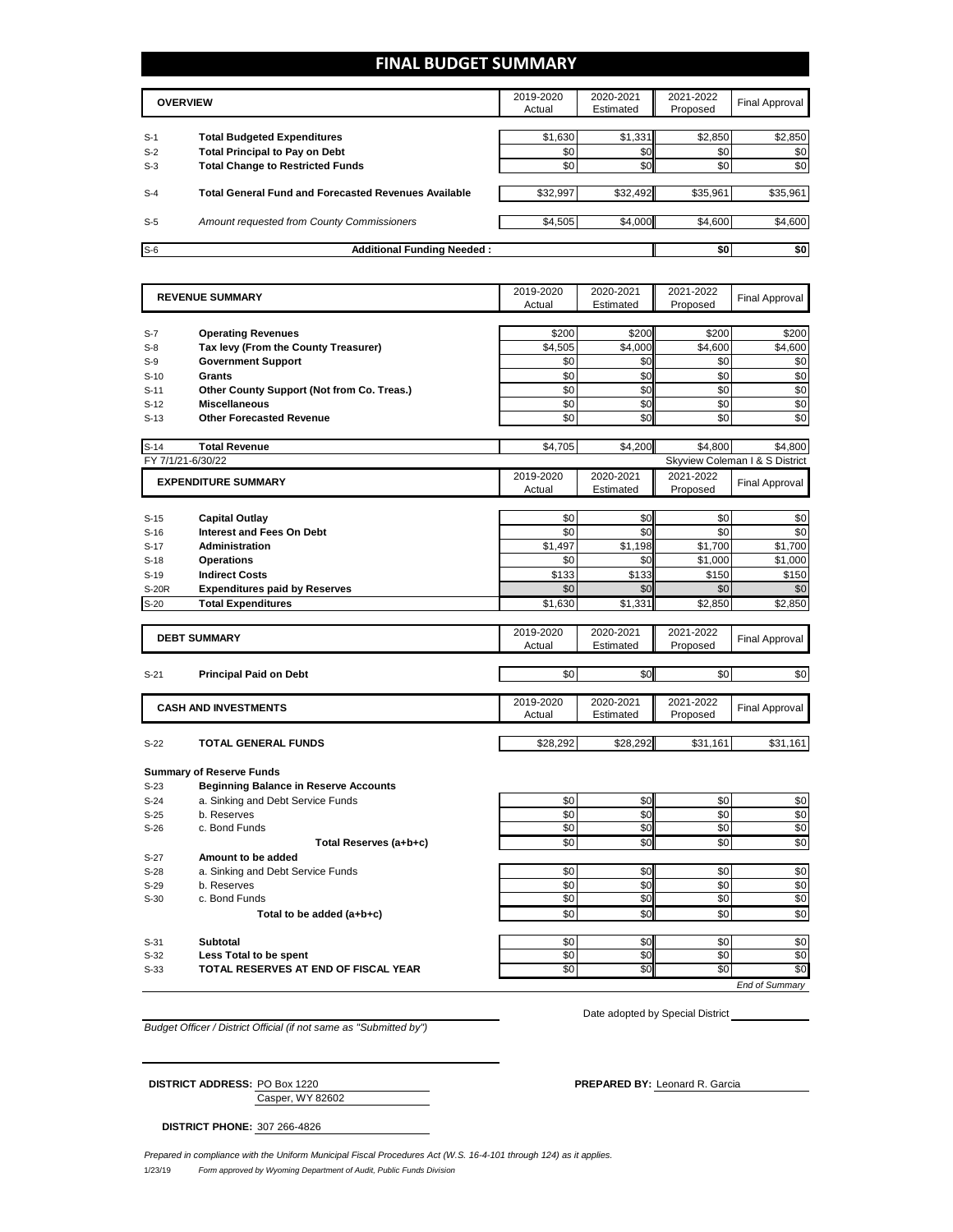|           | Skyview Coleman I & S District                 |                  |           |           | <b>FYE</b> | 6/30/2022             |
|-----------|------------------------------------------------|------------------|-----------|-----------|------------|-----------------------|
|           | <b>NAME OF DISTRICT/BOARD</b>                  |                  |           |           |            |                       |
|           |                                                |                  |           |           |            |                       |
|           | PROPERTY TAXES AND ASSESSMENTS                 |                  |           |           |            |                       |
|           |                                                |                  |           |           |            |                       |
|           |                                                | <b>DOA Chart</b> | 2019-2020 | 2020-2021 | 2021-2022  | <b>Final Approval</b> |
|           |                                                | of Accounts      | Actual    | Estimated | Proposed   |                       |
| $R-1$     | <b>Property Taxes and Assessments Received</b> |                  |           |           |            |                       |
| $R - 1.1$ | Tax Levy (From the County Treasurer)           | 4001             | \$4,505   | \$4,000   | \$4,600    | \$4,600               |
| $R-1.2$   | Other County Support (see note on the right)   | 4005             |           |           |            |                       |
|           |                                                |                  |           |           |            |                       |
|           | <b>FORECASTED REVENUE</b>                      |                  |           |           |            |                       |
|           |                                                |                  |           |           |            |                       |
|           |                                                |                  | 2019-2020 | 2020-2021 | 2021-2022  |                       |
|           |                                                | <b>DOA Chart</b> | Actual    | Estimated | Proposed   | <b>Final Approval</b> |
|           |                                                | of Accounts      |           |           |            |                       |
| $R-2$     | <b>Revenues from Other Governments</b>         |                  |           |           |            |                       |
| $R - 2.1$ | State Aid                                      | 4211             |           |           |            |                       |
| R-2.2     | Additional County Aid (non-treasurer)          | 4237             |           |           |            |                       |
|           | R-2.3 City (or Town) Aid                       | 4237             |           |           |            |                       |
|           | R-2.4 Other (Specify)                          | 4237             |           |           |            |                       |
| $R - 2.5$ | <b>Total Government Support</b>                |                  | \$0       | \$0       | \$0        | \$0                   |
| $R-3$     | <b>Operating Revenues</b>                      |                  |           |           |            |                       |
| R-3.1     | <b>Customer Charges</b>                        | 4300             |           |           |            |                       |
| $R - 3.2$ | Sales of Goods or Services                     | 4300             |           |           |            |                       |
| $R - 3.3$ | <b>Other Assessments</b>                       | 4503             | \$200     | \$200     | \$200      | \$200                 |
| $R - 3.4$ | <b>Total Operating Revenues</b>                |                  | \$200     | \$200     | \$200      | \$200                 |
| $R-4$     | Grants                                         |                  |           |           |            |                       |
| $R-4.1$   | <b>Direct Federal Grants</b>                   | 4201             |           |           |            |                       |
|           | R-4.2 Federal Grants thru State Agencies       | 4201             |           |           |            |                       |
| $R - 4.3$ | <b>Grants from State Agencies</b>              | 4211             |           |           |            |                       |
| $R - 4.4$ | <b>Total Grants</b>                            |                  | \$0       | \$0       | \$0        | \$0                   |
| $R-5$     | <b>Miscellaneous Revenue</b>                   |                  |           |           |            |                       |
| $R - 5.1$ | Interest                                       | 4501             |           |           |            |                       |
| R-5.2     | Other: Specify                                 | 4500             |           |           |            |                       |
| $R - 5.3$ | Other: Additional                              |                  |           |           |            |                       |
| $R-5.4$   | <b>Total Miscellaneous</b>                     |                  | \$0       | \$0       | \$0        | \$0                   |
| $R - 5.5$ | <b>Total Forecasted Revenue</b>                |                  | \$200     | \$200     | \$200      | \$200                 |
| $R-6$     | <b>Other Forecasted Revenue</b>                |                  |           |           |            |                       |
| $R-6.1$   | a. Other past due as estimated by Co. Treas.   | 4004             |           |           |            |                       |
| $R-6.2$   | b. Other forecasted revenue (specify):         |                  |           |           |            |                       |
| $R-6.3$   |                                                | 4500             |           |           |            |                       |
| $R-6.4$   |                                                | 4500             |           |           |            |                       |
| $R-6.5$   |                                                |                  |           |           |            |                       |
|           | R-6.6 Total Other Forecasted Revenue (a+b)     |                  | \$0       | \$0       | \$0        | \$0                   |
|           |                                                |                  |           |           |            |                       |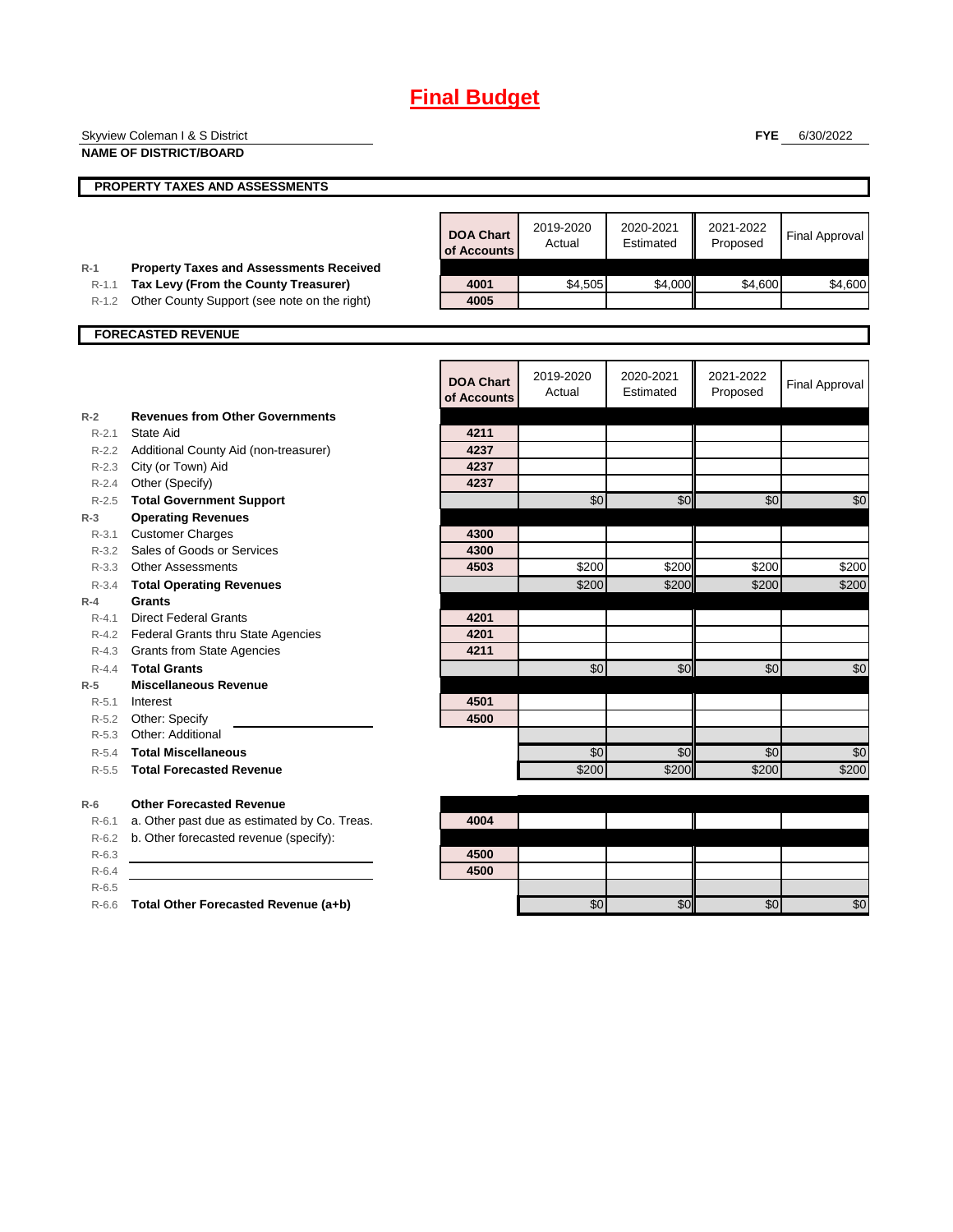### **CAPITAL OUTLAY BUDGET**

|           |                       | VI AVVV |
|-----------|-----------------------|---------|
| $E-1$     | <b>Capital Outlay</b> |         |
| $E - 1.1$ | <b>Real Property</b>  | 6201    |
| $E - 1.2$ | Vehicles              | 6210    |
| $E-1.3$   | Office Equipment      | 6211    |
| $E - 1.4$ | Other (Specify)       |         |
| $E-1.5$   |                       | 6200    |
| $E-1.6$   |                       | 6200    |
| $E-1.7$   |                       |         |
| $E - 1.8$ | TOTAL CAPITAL OUTLAY  |         |
|           |                       |         |

| <b>DOA Chart</b><br>of Accounts | 2019-2020<br>Actual | 2020-2021<br>Estimated | 2021-2022<br>Proposed | <b>Final Approval</b> |
|---------------------------------|---------------------|------------------------|-----------------------|-----------------------|
|                                 |                     |                        |                       |                       |
| 6201                            |                     |                        |                       |                       |
| 6210                            |                     |                        |                       |                       |
| 6211                            |                     |                        |                       |                       |
|                                 |                     |                        |                       |                       |
| 6200                            |                     |                        |                       |                       |
| 6200                            |                     |                        |                       |                       |
|                                 |                     |                        |                       |                       |
|                                 | \$0                 | ፍጠ                     | \$0                   | \$0                   |

#### **ADMINISTRATION BUDGET**

|           |                                      | <b>DOA Chart</b><br>of Accounts | 2019-2020<br>Actual | 2020-2021<br>Estimated | 2021-2022<br>Proposed | <b>Final Approval</b> |
|-----------|--------------------------------------|---------------------------------|---------------------|------------------------|-----------------------|-----------------------|
| $E-2$     | <b>Personnel Services</b>            |                                 |                     |                        |                       |                       |
| $E - 2.1$ | Administrator                        | 7002                            |                     |                        |                       |                       |
| $E - 2.2$ | Secretary                            | 7003                            |                     |                        |                       |                       |
| $E - 2.3$ | Clerical                             | 7004                            |                     |                        |                       |                       |
| $E - 2.4$ | Other (Specify)                      |                                 |                     |                        |                       |                       |
| $E-2.5$   |                                      | 7005                            |                     |                        |                       |                       |
| $E-2.6$   |                                      | 7005                            |                     |                        |                       |                       |
| $E - 2.7$ |                                      |                                 |                     |                        |                       |                       |
| $E-3$     | <b>Board Expenses</b>                |                                 |                     |                        |                       |                       |
| $E - 3.1$ | Travel                               | 7011                            |                     |                        |                       |                       |
| $E - 3.2$ | Mileage                              | 7012                            |                     |                        |                       |                       |
| $E - 3.3$ | Other (Specify)                      |                                 |                     |                        |                       |                       |
| $E - 3.4$ |                                      | 7013                            |                     |                        |                       |                       |
| $E - 3.5$ |                                      | 7013                            |                     |                        |                       |                       |
| $E - 3.6$ |                                      |                                 |                     |                        |                       |                       |
| $E-4$     | <b>Contractual Services</b>          |                                 |                     |                        |                       |                       |
| $E - 4.1$ | Legal                                | 7021                            |                     |                        |                       |                       |
| $E - 4.2$ | Accounting/Auditing                  | 7022                            |                     |                        |                       |                       |
| $E - 4.3$ | Other (Specify)                      |                                 |                     |                        |                       |                       |
| $E - 4.4$ |                                      | 7023                            |                     |                        |                       |                       |
| $E-4.5$   |                                      | 7023                            |                     |                        |                       |                       |
| $E-4.6$   |                                      |                                 |                     |                        |                       |                       |
| $E-5$     | <b>Other Administrative Expenses</b> |                                 |                     |                        |                       |                       |
| $E - 5.1$ | Office Supplies                      | 7031                            |                     |                        |                       |                       |
| $E - 5.2$ | Office equipment, rent & repair      | 7032                            |                     |                        |                       |                       |
| $E - 5.3$ | Education                            | 7033                            |                     |                        |                       |                       |
| $E - 5.4$ | Registrations                        | 7034                            |                     |                        |                       |                       |
| $E - 5.5$ | Other (Specify)                      |                                 |                     |                        |                       |                       |
| $E-5.6$   | Accounting/Auditing                  | 7035                            | \$975               | \$690                  | \$1,100               | $\overline{$}1,100$   |
| $E - 5.7$ | Advertising                          | 7035                            | \$522               | \$508                  | \$600                 | \$600                 |
| $E - 5.8$ |                                      |                                 |                     |                        |                       |                       |
| $E-6$     | <b>TOTAL ADMINISTRATION</b>          |                                 | \$1,497             | \$1,198                | \$1,700               | \$1,700               |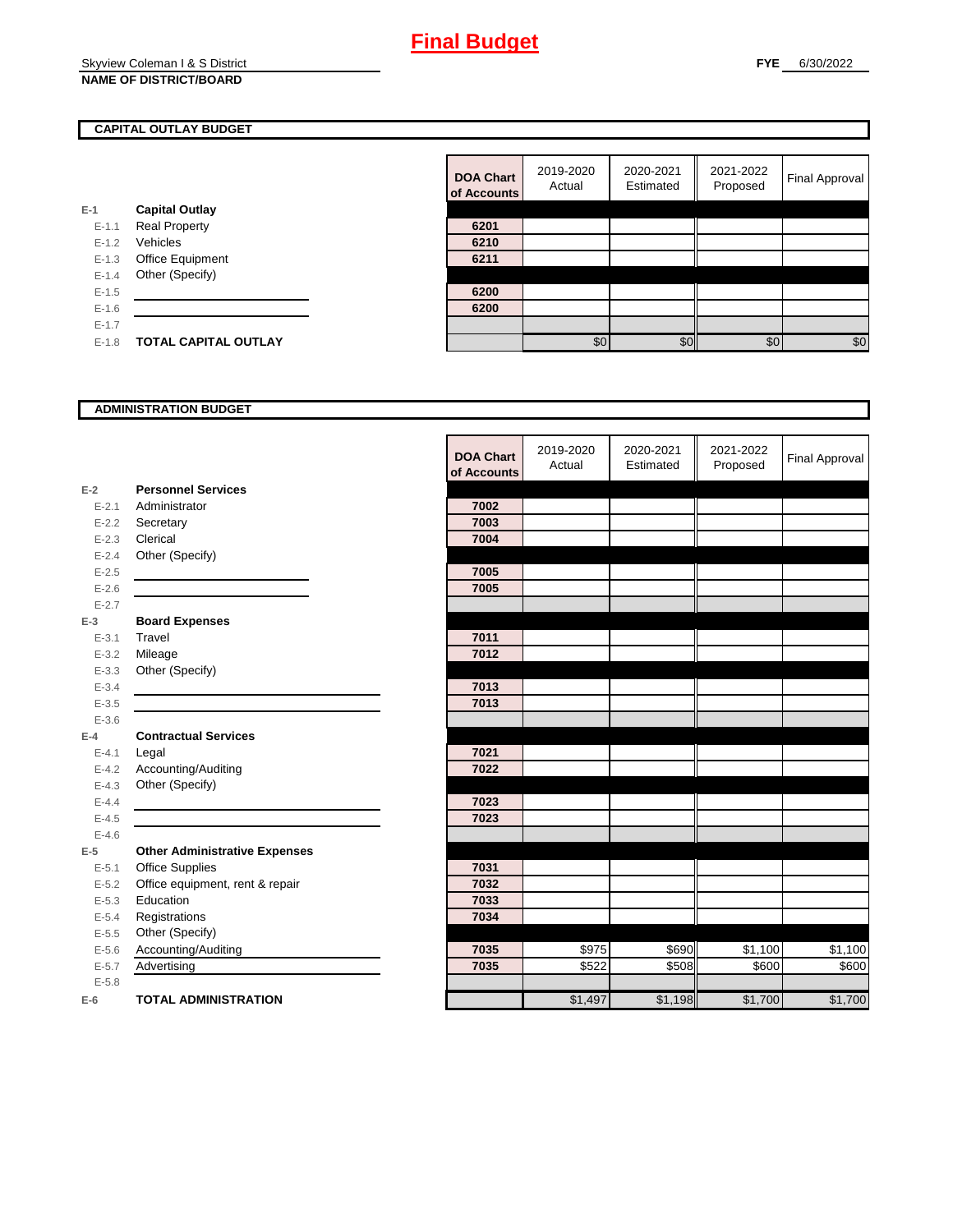## Skyview Coleman I & S District

### **OPERATIONS BUDGET**

|            |                                                                                                                                                                                                                                      | <b>DOA Chart</b><br>of Accounts | 2019-2020<br>Actual | 2020-2021<br>Estimated | 2021-2022<br>Proposed | <b>Final Approval</b> |
|------------|--------------------------------------------------------------------------------------------------------------------------------------------------------------------------------------------------------------------------------------|---------------------------------|---------------------|------------------------|-----------------------|-----------------------|
| $E-7$      | <b>Personnel Services</b>                                                                                                                                                                                                            |                                 |                     |                        |                       |                       |
| $E - 7.1$  | Wages--Operations                                                                                                                                                                                                                    | 7202                            |                     |                        |                       |                       |
| $E - 7.2$  | <b>Service Contracts</b>                                                                                                                                                                                                             | 7203                            |                     |                        |                       |                       |
| $E - 7.3$  | Other (Specify)                                                                                                                                                                                                                      |                                 |                     |                        |                       |                       |
| $E - 7.4$  |                                                                                                                                                                                                                                      | 7204                            |                     |                        |                       |                       |
| $E - 7.5$  |                                                                                                                                                                                                                                      | 7204                            |                     |                        |                       |                       |
| $E - 7.6$  |                                                                                                                                                                                                                                      |                                 |                     |                        |                       |                       |
| $E-8$      | <b>Travel</b>                                                                                                                                                                                                                        |                                 |                     |                        |                       |                       |
| $E-8.1$    | Mileage                                                                                                                                                                                                                              | 7211                            |                     |                        |                       |                       |
| $E - 8.2$  | Other (Specify)                                                                                                                                                                                                                      |                                 |                     |                        |                       |                       |
| $E - 8.3$  |                                                                                                                                                                                                                                      | 7212                            |                     |                        |                       |                       |
| $E - 8.4$  | <u>and the state of the state of the state of the state of the state of the state of the state of the state of the state of the state of the state of the state of the state of the state of the state of the state of the state</u> | 7212                            |                     |                        |                       |                       |
| $E - 8.5$  |                                                                                                                                                                                                                                      |                                 |                     |                        |                       |                       |
| $E-9$      | <b>Operating supplies (List)</b>                                                                                                                                                                                                     |                                 |                     |                        |                       |                       |
| $E-9.1$    |                                                                                                                                                                                                                                      | 7220                            |                     |                        |                       |                       |
| $E - 9.2$  |                                                                                                                                                                                                                                      | 7220                            |                     |                        |                       |                       |
| $E - 9.3$  |                                                                                                                                                                                                                                      | 7220                            |                     |                        |                       |                       |
| $E - 9.4$  |                                                                                                                                                                                                                                      | 7220                            |                     |                        |                       |                       |
| $E - 9.5$  |                                                                                                                                                                                                                                      |                                 |                     |                        |                       |                       |
| $E-10$     | <b>Program Services (List)</b>                                                                                                                                                                                                       |                                 |                     |                        |                       |                       |
| $E-10.1$   |                                                                                                                                                                                                                                      | 7230                            |                     |                        |                       |                       |
| $E-10.2$   |                                                                                                                                                                                                                                      | 7230                            |                     |                        |                       |                       |
| $E-10.3$   |                                                                                                                                                                                                                                      | 7230                            |                     |                        |                       |                       |
| $E-10.4$   |                                                                                                                                                                                                                                      | 7230                            |                     |                        |                       |                       |
| $E-10.5$   |                                                                                                                                                                                                                                      |                                 |                     |                        |                       |                       |
| $E-11$     | <b>Contractual Arrangements (List)</b>                                                                                                                                                                                               |                                 |                     |                        |                       |                       |
| $E - 11.1$ | Repairs                                                                                                                                                                                                                              | 7400                            |                     |                        | \$1,000               | \$1,000               |
| $E - 11.2$ |                                                                                                                                                                                                                                      | 7400                            |                     |                        |                       |                       |
| $E-11.3$   | <u> 1989 - Johann Stein, Amerikaansk politiker († 1908)</u>                                                                                                                                                                          | 7400                            |                     |                        |                       |                       |
| $E-11.4$   |                                                                                                                                                                                                                                      | 7400                            |                     |                        |                       |                       |
| $E-11.5$   |                                                                                                                                                                                                                                      |                                 |                     |                        |                       |                       |
| $E-12$     | <b>Other operations (Specify)</b>                                                                                                                                                                                                    |                                 |                     |                        |                       |                       |
| $E-12.1$   |                                                                                                                                                                                                                                      | 7450                            |                     |                        |                       |                       |
| $E-12.2$   |                                                                                                                                                                                                                                      | 7450                            |                     |                        |                       |                       |
| $E-12.3$   |                                                                                                                                                                                                                                      | 7450                            |                     |                        |                       |                       |
| $E-12.4$   |                                                                                                                                                                                                                                      | 7450                            |                     |                        |                       |                       |
| $E-12.5$   |                                                                                                                                                                                                                                      |                                 |                     |                        |                       |                       |
| $E-13$     | <b>TOTAL OPERATIONS</b>                                                                                                                                                                                                              |                                 | \$0                 | \$0                    | \$1,000               | \$1,000               |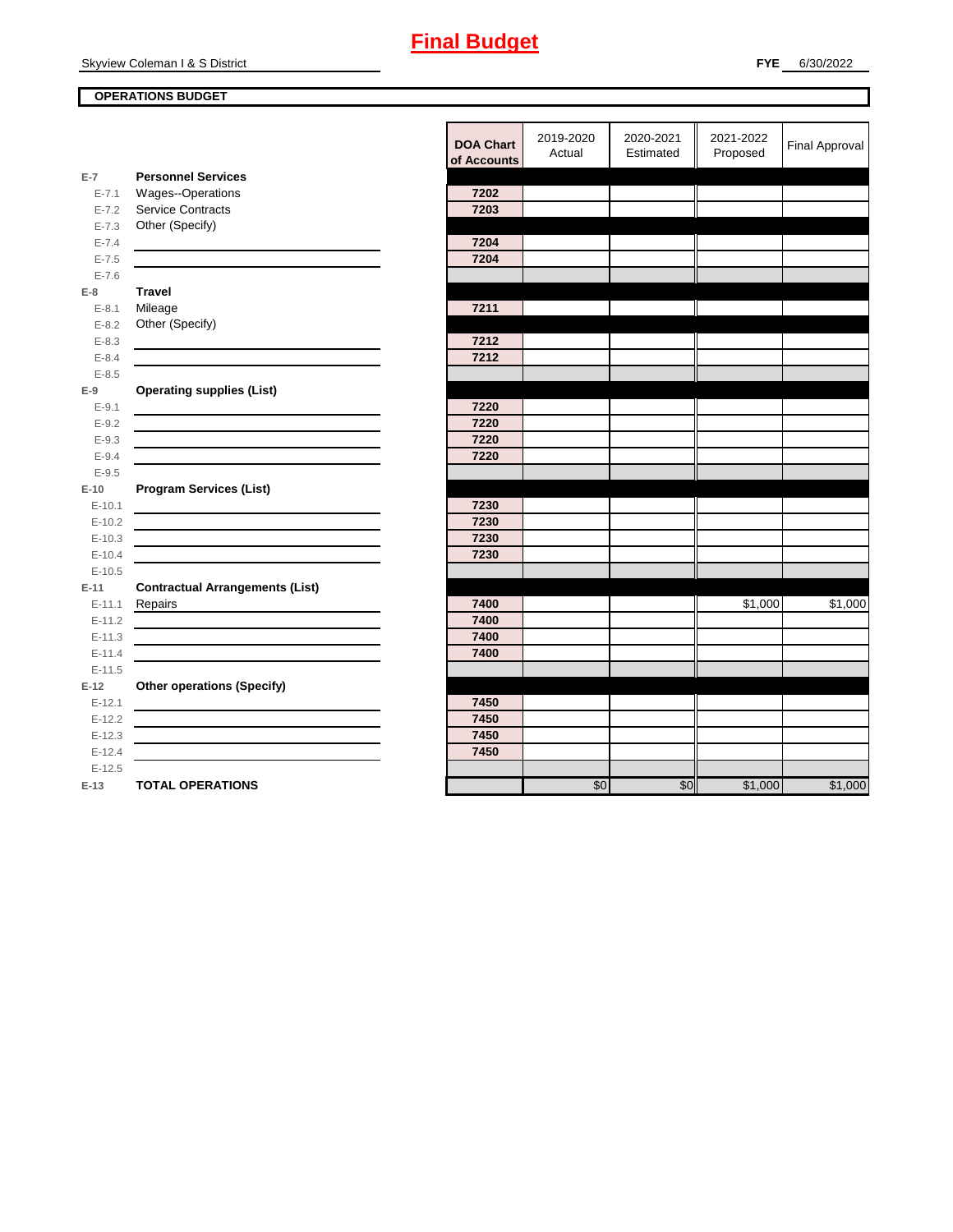Skyview Coleman I & S District

### **INDIRECT COSTS BUDGET**

|          |                              | <b>DOA Chart</b><br>of Accounts | 2019-2020<br>Actual | 2020-2021<br>Estimated | 2021-2022<br>Proposed | Final Approval |
|----------|------------------------------|---------------------------------|---------------------|------------------------|-----------------------|----------------|
| $E-14$   | <b>Insurance</b>             |                                 |                     |                        |                       |                |
| $E-14.1$ | Liability                    | 7502                            |                     |                        |                       |                |
| $E-14.2$ | Buildings and vehicles       | 7503                            |                     |                        |                       |                |
| $E-14.3$ | Equipment                    | 7504                            |                     |                        |                       |                |
| $E-14.4$ | Other (Specify)              |                                 |                     |                        |                       |                |
| $E-14.5$ |                              | 7505                            |                     |                        |                       |                |
| $E-14.6$ |                              | 7505                            |                     |                        |                       |                |
| $E-14.7$ | see additional details       |                                 | \$133               | \$133                  | \$150                 | \$150          |
| $E-15$   | Indirect payroll costs:      |                                 |                     |                        |                       |                |
| $E-15.1$ | FICA (Social Security) taxes | 7511                            |                     |                        |                       |                |
| $E-15.2$ | <b>Workers Compensation</b>  | 7512                            |                     |                        |                       |                |
| $E-15.3$ | <b>Unemployment Taxes</b>    | 7513                            |                     |                        |                       |                |
| $E-15.4$ | Retirement                   | 7514                            |                     |                        |                       |                |
| $E-15.5$ | <b>Health Insurance</b>      | 7515                            |                     |                        |                       |                |
| $E-15.6$ | Other (Specify)              |                                 |                     |                        |                       |                |
| $E-15.7$ |                              | 7516                            |                     |                        |                       |                |
| $E-15.8$ |                              | 7516                            |                     |                        |                       |                |
| $E-15.9$ |                              |                                 |                     |                        |                       |                |
|          |                              |                                 |                     |                        |                       |                |
| $E-17$   | <b>TOTAL INDIRECT COSTS</b>  |                                 | \$133               | \$133                  | \$150                 | \$150          |

#### **DEBT SERVICE BUDGET**

| <b>DOA Chart</b><br>of Accounts | 2019-2020<br>Actual | 2020-2021<br>Estimated | 2021-2022<br>Proposed | <b>Final Approval</b> |
|---------------------------------|---------------------|------------------------|-----------------------|-----------------------|
|                                 |                     |                        |                       |                       |
| 6401                            |                     |                        |                       |                       |
| 6410                            |                     |                        |                       |                       |
| 6420                            |                     |                        |                       |                       |
|                                 | \$0                 |                        | \$С                   | \$0                   |

**D-1 Debt Service**

D-1.1 Principal

D-1.2 **Interest** 

D-1.3 **Fees** 

**D-2 TOTAL DEBT SERVICE**